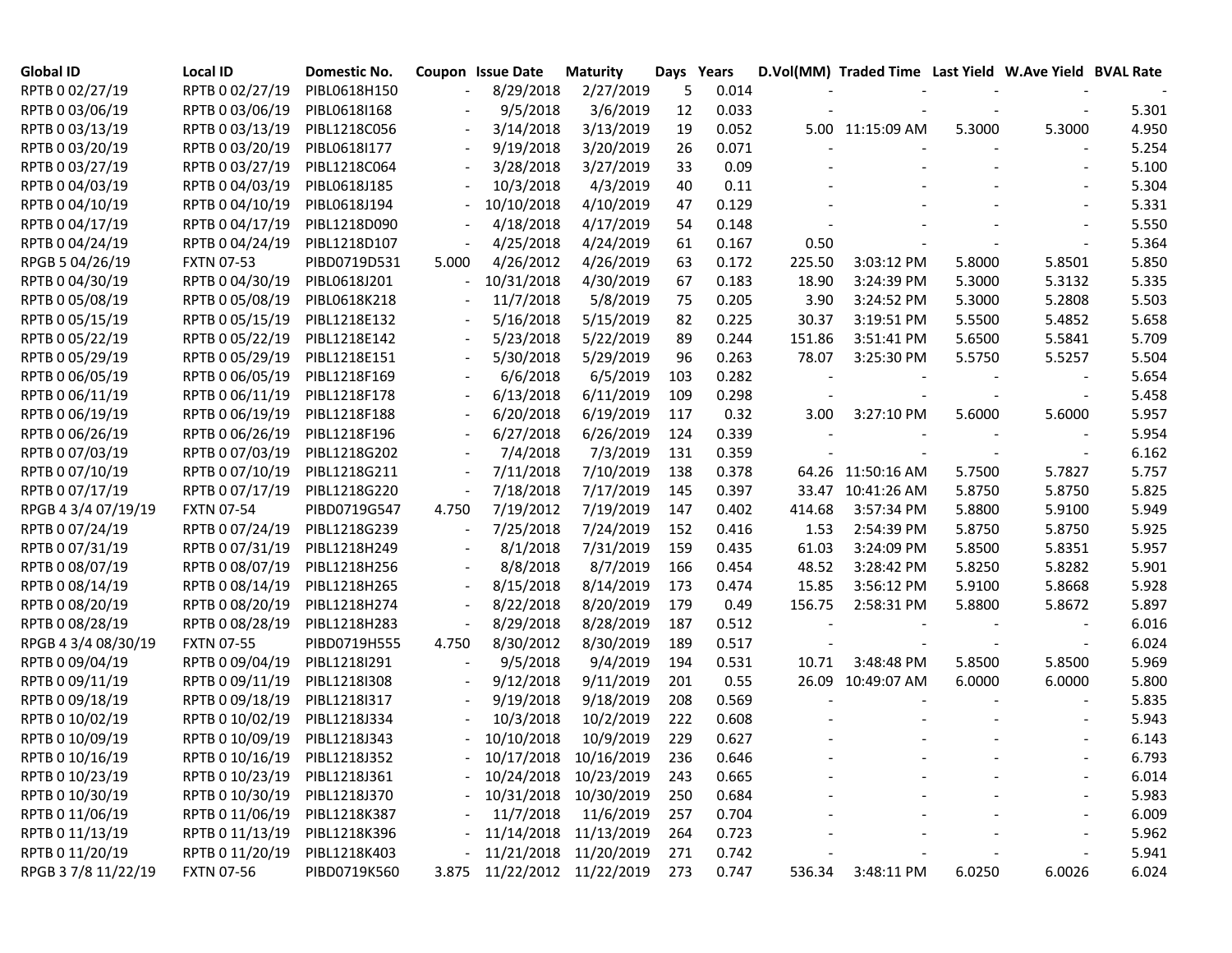| <b>Global ID</b>     | <b>Local ID</b>   | Domestic No. |                          | Coupon Issue Date | <b>Maturity</b>            | Days Years |       |        | D.Vol(MM) Traded Time Last Yield W.Ave Yield BVAL Rate |        |                          |       |
|----------------------|-------------------|--------------|--------------------------|-------------------|----------------------------|------------|-------|--------|--------------------------------------------------------|--------|--------------------------|-------|
| RPTB 0 11/27/19      | RPTB 0 11/27/19   | PIBL1218K412 |                          |                   | 11/28/2018 11/27/2019      | 278        | 0.761 |        |                                                        |        |                          | 6.020 |
| RPTB 0 12/04/19      | RPTB 0 12/04/19   | PIBL1218L420 |                          | 12/5/2018         | 12/4/2019                  | 285        | 0.78  |        |                                                        |        |                          | 5.997 |
| RPTB 0 12/11/19      | RPTB 0 12/11/19   | PIBL1218L439 |                          | 12/12/2018        | 12/11/2019                 | 292        | 0.799 |        |                                                        |        |                          | 5.978 |
| RPTB 0 01/08/20      | RPTB 0 01/08/20   | PIBL1219A019 |                          | 1/9/2019          | 1/8/2020                   | 320        | 0.876 |        |                                                        |        |                          | 6.128 |
| RPGB 3 3/8 01/12/20  | <b>FXTN 03-22</b> | PIBD0320A229 | 3.375                    | 1/12/2017         | 1/12/2020                  | 324        | 0.887 | 153.80 | 3:21:21 PM                                             | 6.0250 | 6.0169                   | 6.039 |
| RPTB 0 01/15/20      | RPTB 0 01/15/20   | PIBL1219A028 | $\overline{\phantom{a}}$ | 1/16/2019         | 1/15/2020                  | 327        | 0.895 |        | 0.21 10:45:14 AM                                       | 5.9500 | 5.9500                   | 6.119 |
| RPTB 0 01/22/20      | RPTB 0 01/22/20   | PIBL1219A037 |                          | 1/23/2019         | 1/22/2020                  | 334        | 0.914 | 29.28  | 3:46:05 PM                                             | 6.0000 | 6.0178                   | 5.939 |
| RPTB 0 01/29/20      | RPTB 0 01/29/20   | PIBL1219A046 | $\overline{\phantom{a}}$ | 1/30/2019         | 1/29/2020                  | 341        | 0.934 |        |                                                        |        |                          | 5.940 |
| RPTB 0 02/05/20      | RPTB 0 02/05/20   | PIBL1219B054 |                          | 2/6/2019          | 2/5/2020                   | 348        | 0.953 | 2.40   | 3:20:01 PM                                             | 6.0000 | 6.0000                   | 6.067 |
| RPTB 0 02/12/20      | RPTB 0 02/12/20   | PIBL1219B063 | $\overline{\phantom{a}}$ | 2/13/2019         | 2/12/2020                  | 355        | 0.972 | 7.74   | 3:07:43 PM                                             | 6.0000 | 6.0166                   | 6.006 |
| RPGB 7 3/4 02/18/20  | <b>FXTN 10-50</b> | PIBD1020B508 | 7.750                    | 2/18/2010         | 2/18/2020                  | 361        | 0.988 |        |                                                        |        |                          | 5.764 |
| RPTB 0 02/19/20      | RPTB 0 02/19/20   | PIBL1219B072 |                          | 2/20/2019         | 2/19/2020                  | 362        | 0.991 | 374.95 | 3:50:46 PM                                             | 5.9800 | 6.0371                   | 6.060 |
| RPGB 4 1/4 04/11/20  | RTB 03-08         | PIID0320D087 | 4.250                    | 4/11/2017         | 4/11/2020                  | 414        | 1.133 | 386.37 | 3:56:59 PM                                             | 6.0400 | 6.0365                   | 6.050 |
| RPGB 7 1/4 08/19/20  | RTB 10-01         | PIID1020H015 | 7.250                    | 8/19/2010         | 8/19/2020                  | 544        | 1.489 |        | 70.00 11:45:27 AM                                      | 5.8350 | 5.8925                   | 6.033 |
| RPGB 3 3/8 08/20/20  | <b>FXTN 05-73</b> | PIBD0520H735 | 3.375                    | 8/20/2015         | 8/20/2020                  | 545        | 1.492 | 62.00  | 3:04:07 PM                                             | 6.0700 | 6.0700                   | 6.092 |
| RPGB 6 1/8 09/16/20  | <b>FXTN 10-51</b> | PIBD1020I510 | 6.125                    | 9/16/2010         | 9/16/2020                  | 572        | 1.566 |        |                                                        |        |                          | 6.118 |
| RPGB 5 7/8 12/16/20  | <b>FXTN 10-52</b> | PIBD1020L525 | 5.875                    | 12/16/2010        | 12/16/2020                 | 663        | 1.815 |        | 5.00 11:15:18 AM                                       | 6.1250 | 6.1250                   | 6.002 |
| RPGB 4 1/4 01/25/21  | <b>FXTN 03-23</b> | PIBD0321A236 | 4.250                    | 1/25/2018         | 1/25/2021                  | 703        | 1.925 |        | 0.08 11:16:54 AM                                       | 6.1000 | 6.1000                   | 6.090 |
| RPGB 7 3/8 03/03/21  | RTB 10-02         | PIID1021C027 | 7.375                    | 3/3/2011          | 3/3/2021                   | 740        | 2.026 | 110.00 | 10:28:27 AM                                            | 5.8500 | 5.9500                   | 5.918 |
| RPGB 3 1/2 03/20/21  | <b>FXTN 07-57</b> | PIBD0721C574 | 3.500                    | 3/20/2014         | 3/20/2021                  | 757        | 2.073 | 9.00   | 2:59:09 PM                                             | 6.0700 | 6.0683                   | 6.108 |
| RPGB 6 1/2 04/28/21  | <b>FXTN 10-53</b> | PIBD1021D531 | 6.500                    | 4/28/2011         | 4/28/2021                  | 796        | 2.179 |        |                                                        |        |                          | 6.354 |
| RPGB 4 7/8 06/13/21  | RTB 03-09         | PIID0321F092 | 4.875                    | 6/13/2018         | 6/13/2021                  | 842        | 2.305 | 213.91 | 2:56:30 PM                                             | 6.0600 | 6.0561                   | 6.073 |
| RPGB 5 3/4 10/20/21  | RTB 10-03         | PIID1021J039 | 5.750                    | 10/20/2011        | 10/20/2021                 | 971        | 2.658 | 0.60   | 2:35:59 PM                                             | 6.3000 | 6.3000                   | 6.202 |
| RPGB 5 3/4 11/24/21  | <b>FXTN 10-55</b> | PIBD1021K551 | 5.750                    | 11/24/2011        | 11/24/2021 1006            |            | 2.754 |        |                                                        |        |                          | 6.190 |
| RPGB 63/8 01/19/22   | <b>FXTN 10-54</b> | PIBD1022G545 | 6.375                    | 7/19/2011         | 1/19/2022 1062             |            | 2.908 |        |                                                        |        |                          | 6.035 |
| RPGB 4 01/26/22      | <b>FXTN 05-74</b> | PIBD0522A747 | 4.000                    | 1/26/2017         | 1/26/2022 1069             |            | 2.927 |        | 4.00 11:43:58 AM                                       | 5.9100 | 5.9100                   | 6.121 |
| RPGB 15 03/14/22     | <b>FXTN 20-02</b> | PIBD2022C021 | 15.000                   | 3/14/2002         | 3/14/2022 1116             |            | 3.055 |        |                                                        |        |                          | 5.955 |
| RPGB 4 7/8 08/02/22  | <b>FXTN 10-56</b> | PIBD1022H562 | 4.875                    | 8/2/2012          | 8/2/2022 1257              |            | 3.441 |        |                                                        |        |                          | 6.315 |
| RPGB 4 3/4 09/13/22  | <b>FXTN 10-57</b> | PIBD1022I570 | 4.750                    | 9/13/2012         | 9/13/2022 1299             |            | 3.556 | 50.00  | 9:59:41 AM                                             | 6.1250 | 6.1250                   | 6.231 |
| RPGB 12 3/4 10/17/22 | <b>FXTN 20-03</b> | PIBD2022J033 | 12.750                   | 10/17/2002        | 10/17/2022 1333            |            | 3.65  |        |                                                        |        |                          | 6.139 |
| RPGB 4 5/8 12/04/22  | RTB 05-11         | PIID0522L114 | 4.625                    | 12/4/2017         | 12/4/2022 1381             |            | 3.781 | 557.39 | 3:57:46 PM                                             | 6.0750 | 6.0747                   | 6.081 |
| RPGB 4 12/06/22      | <b>FXTN 10-58</b> | PIBD1022L585 | 4.000                    | 12/6/2012         | 12/6/2022 1383             |            | 3.786 |        |                                                        |        |                          | 6.128 |
| RPGB 13 02/20/23     | <b>FXTN 20-04</b> | PIBD2023B048 | 13.000                   | 2/20/2003         | 2/20/2023 1459             |            | 3.995 |        |                                                        |        |                          | 6.170 |
| RPGB 5 1/2 03/08/23  | <b>FXTN 05-75</b> | PIBD0523C752 | 5.500                    | 3/8/2018          | 3/8/2023 1475              |            | 4.038 |        | 150.00 11:22:41 AM                                     | 6.0800 | 6.0867                   | 6.105 |
| RPGB 3 1/2 04/21/23  | <b>FXTN 07-58</b> | PIBD0723D588 | 3.500                    | 4/21/2016         | 4/21/2023 1519             |            | 4.159 | 50.00  | 2:54:11 PM                                             | 6.1250 | 6.1250                   | 6.163 |
| RPGB 11 7/8 05/29/23 | <b>FXTN 20-05</b> | PIBD2023E054 | 11.875                   | 5/29/2003         | 5/29/2023 1557             |            | 4.263 |        |                                                        |        |                          | 6.299 |
| RPGB 3 1/4 08/15/23  | RTB 10-04         | PIID1023H046 | 3.250                    | 8/15/2013         | 8/15/2023 1635             |            | 4.476 | 4.27   | 3:40:25 PM                                             | 6.1000 | 6.1953                   | 6.113 |
| RPGB 11 3/8 10/23/23 | <b>FXTN 20-06</b> | PIBD2023J068 | 11.375                   |                   | 10/23/2003 10/23/2023 1704 |            | 4.665 |        |                                                        |        |                          | 6.162 |
| RPGB 4 1/2 04/20/24  | <b>FXTN 07-59</b> | PIBD0724D595 | 4.500                    | 4/20/2017         | 4/20/2024 1884             |            | 5.158 |        |                                                        |        |                          | 6.000 |
| RPGB 12 3/8 06/03/24 | <b>FXTN 20-07</b> | PIBD2024F075 | 12.375                   | 6/3/2004          | 6/3/2024 1928              |            | 5.279 |        |                                                        |        |                          | 6.090 |
| RPGB 12 7/8 08/05/24 | <b>FXTN 20-08</b> | PIBD2024H086 | 12.875                   | 8/5/2004          | 8/5/2024 1991              |            | 5.451 |        |                                                        |        | $\overline{\phantom{a}}$ | 6.188 |
| RPGB 4 1/8 08/20/24  | <b>FXTN 10-59</b> | PIBD1024H595 | 4.125                    | 8/20/2014         | 8/20/2024 2006             |            | 5.492 |        |                                                        |        |                          | 6.257 |